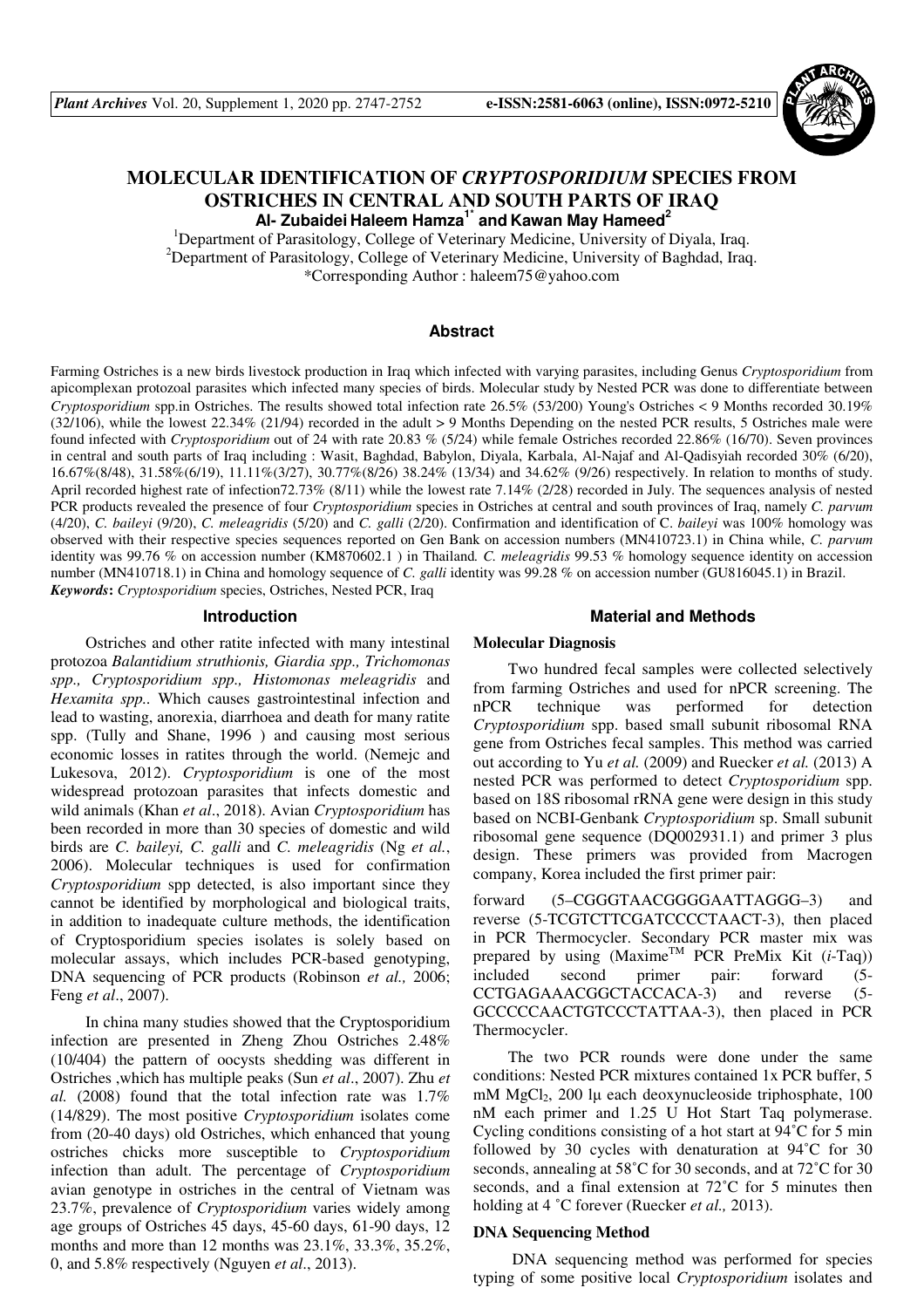constructed a phylogenetic tree for our *Cryptosporidium* versus NCBI-Blast-GenBank. Positive PCR 18S rRNA gene were analyzed for DNA sequencing (Molecular Evolutionary Genetics Analysis version 6.0) and Multiple sequence alignment analysis (ClustalW). Evolutionary distances were computed by Maximum Composite Likelihood as described by Tamura *et al.* (2013). Data was statistically analyzed using Chi-square test as described by Petrie and Watson, (2006).

## **Results**

 Nested PCR revealed total infection rate with *Cryptosporidium* spp.in Ostriches 26.5% (53/200) (Table -1). All stool samples exhibited a distinct band of 459 bp on agarose gel for *Cryptosporidium* spp. as shown in Figure 1, below.

**Table 1 :** Total rate of infection with *Cryptosporidium* in ostriches by Nested PCR





**Fig. 1 :** Agarose gel electrophoresis image showed the PCR product analysis of small subunit ribosomal RNA gene in *Cryptosporidium* sp. from Ostriches fecal samples. Where M: marker (2000-100bp), lanes showed some positive *Cryptosporidium* sp. at (459bp) PCR product .

The results showed a significant difference (P<0.05) in infection rate among age groups. The higher rate recorded in Young's Ostriches  $\lt 9$  Months 30.19% (32/106), while the lower 22.34% (21/94) recorded in the adult > 9 Months (Table 2). There was age-related distribution of *Cryptosporidium spp.* among the Ostriches , *C. baileyi* and *C. parvum* was dominant species in young Ostriches 40% (8/20),15% ( 3/20) respectively, while *C. meleagridis* was dominant species in adult Ostriches **>** 9 Months age 15% (3/20) although *C. galli* was occurred in adult less than 2 years 10%(2/20)

**Table 2 :** Rates of infection with in ostriches by nested PCR in relation to age groups

| Age groups           |              | examined | 1No. of samples No. of Positive | $\%$     |
|----------------------|--------------|----------|---------------------------------|----------|
| Young's $<$ 9 Months |              | 106      | 32                              | $30.19*$ |
| Adult                | $> 9$ Months | 94       | າ 1                             |          |
| Total                |              | 200      |                                 | 26.2     |

Significance  $*(P<0.05)$ 

 Depending on the nested PCR results, 5 Ostriches male were found infected with *Cryptosporidium* out of 24 with rate 20.83 % (5/24) while Ostriches female recorded rate  $22.86\%$  (16/70). without significant differences.(P<0.05) (Table - 3).

**Table 3 :** Rates of infection with *Cryptosporidium* in ostriches by nested PCR in relation to sex.

| Sex of<br><b>Ostriches</b> | <b>No. of samples</b><br>examined | <b>No. of Positive</b> | $\%$  |
|----------------------------|-----------------------------------|------------------------|-------|
| <b>Male</b>                | 24                                |                        | 20.83 |
| <b>Female</b>              | 70                                | 16                     | 22.86 |
| <b>Total</b>               | 94                                |                        |       |

Molecular study by Nested PCR in seven provinces in central and south parts of Iraq including : Wasit, Baghdad, Babylon, Diyala, Karbala, Al-Najaf and Al-Qadisyiah rates of infection 30%(6/20), 16.67%(8/48), 31.58%(6/19), 11.11%(3/27), 30.77%(8/26), 38.24%(13/34) and 34.62% (9/26) respectively. Al-Najaf province showed the highest prevalence rate (38.24%) while Diyala province showed the lowest rate (11.11%).with significant differences among provinces (P<0.05) (Table- 4).

**Table 4 :** Rates of infection with *Cryptosporidium* in ostriches by nested PCR in relation to Iraqi provinces

| <b>Province</b> | <b>No. of samples</b><br>examined | No. of<br><b>Positive</b> | $\frac{0}{0}$ |
|-----------------|-----------------------------------|---------------------------|---------------|
| Wasit           | 20                                | 6                         | 30            |
| Baghdad         | 48                                |                           | 16.67         |
| Babylon         | 19                                |                           | 31.58         |
| Diyala          | 27                                | 3                         | 11.11         |
| Karbala         | 26                                | 8                         | 30.77         |
| Al-Najaf        | 34                                | 13                        | 38.24 **      |
| Al-Qadisyiah    | 26                                | 9                         | $34.62*$      |
| Total           | 200                               | 53                        | 26.5          |

Significance \* (P<0.05)

Nested PCR revealed significant difference (P<0.05) between prevalence of *Cryptosporidium* infection in relation to months of study. April recorded highest rate of infection72.73% (8/11) while the lowest rate 7.14% ( 2/28) recorded in July. (Table -5)

**Table 5 :** Rates of infection with *Cryptosporidium* by nested PCR in relation to months

| <b>Year</b>  | <b>Months</b> | <b>No. of samples</b><br>examined | No. of<br><b>Positive</b> | $\%$       |
|--------------|---------------|-----------------------------------|---------------------------|------------|
| 2018         | December      | 15                                | 3                         | 20         |
| 2019         | January       | 12                                | 4                         | 33.33      |
|              | February      | 12                                | 6                         | 50         |
|              | March         | 18                                | 13                        | $72.22*$   |
|              | April         | 11                                | 8                         | $72.73$ ** |
|              | May           | 23                                |                           | 30.43      |
|              | June          | 26                                | 4                         | 15.38      |
|              | July          | 28                                | 2                         | 7.14       |
|              | August        | 29                                | 3                         | 10.34      |
|              | September     | 26                                | 3                         | 11.54      |
| <b>Total</b> |               | 200                               | 53                        | 26.5%      |

Significance  $*(P<0.05)$ 

Twenty positive PCR Ostriches fecal samples with *Cryptosporidium* species strains were compared with Genbank revealing *C. parvum*, *C. baileyi*, *C. meleagridis* and *C. galli* (Table-6).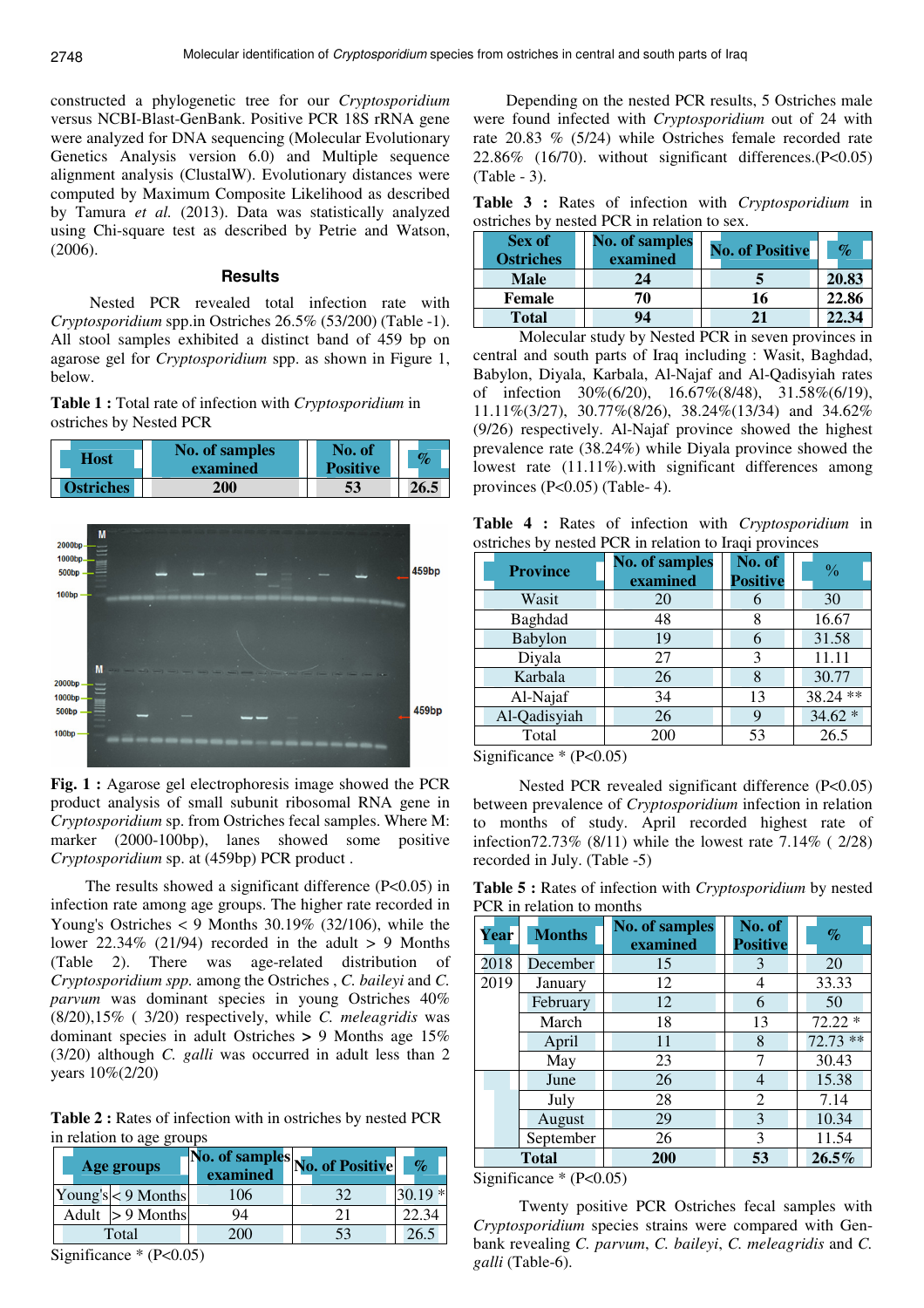| <b>Local Ostriches</b>  | <b>NCBI BLAST Homology sequence identity</b><br><b>Gen-Bank</b> |                                       |                               |                           |
|-------------------------|-----------------------------------------------------------------|---------------------------------------|-------------------------------|---------------------------|
| Cryptosporidium sp. No. | accession No.                                                   | <b>NCBI BLAST Cryptosporidium sp.</b> | <b>Gen-Bank accession No.</b> | <b>Identity</b><br>$(\%)$ |
|                         | MN515110                                                        | C. meleagridis                        | MN410718.1                    | 98.82                     |
| $\overline{2}$          | MN515111                                                        | C. baileyi                            | MN410723.1                    | 99.53                     |
| 3                       | MN515112                                                        | C. meleagridis                        | MN410718.1                    | 99.29                     |
| $\overline{4}$          | MN515113                                                        | C. parvum                             | KM870602.1                    | 99.07                     |
| 5                       | MN515114                                                        | C. baileyi                            | MN410723.1                    | 99.52                     |
| 6                       | MN515115                                                        | C.meleagridis                         | MN410718.1                    | 99.53                     |
| 7                       | MN515116                                                        | C. baileyi                            | MN410723.1                    | 98.80                     |
| 8                       | MN515117                                                        | C. galli                              | GU816045.1                    | 99.27                     |
| 9                       | MN515118                                                        | C. baileyi                            | MN410723.1                    | 99.28                     |
| 10                      | MN515119                                                        | C. baileyi                            | MN410723.1                    | 99.28                     |
| 11                      | MN515120                                                        | C. baileyi                            | MN410723.1                    | 100                       |
| 12                      | MN515121                                                        | C.baileyi                             | MN410723.1                    | 99.52                     |
| 13                      | MN515122                                                        | C. baileyi                            | MN410723.1                    | 99.26                     |
| 14                      | MN515123                                                        | C. baileyi                            | MN410723.1                    | 99.29                     |
| 15                      | MN515124                                                        | C. parvum                             | KM870602.1                    | 99.29                     |
| 16                      | MN515125                                                        | C.meleagridis                         | MN410718.1                    | 98.80                     |
| 17                      | MN515126                                                        | $C$ .galli                            | GU816045.1                    | 99.28                     |
| 18                      | MN515127                                                        | C.meleagridis                         | MN410718.1                    | 99.53                     |
| 19                      | MN515128                                                        | C. parvum                             | KM870602.1                    | 99.76                     |
| 20                      | MN515129                                                        | C.baileyi                             | MN410723.1                    | 99.52                     |

**Table 6 :** The NCBI-BLAST Homology Sequence identity (%) between local *Cryptosporidium* spp. Ostriches isolates and NCBI-BLAST submitted *Cryptosporidium* spp. isolates

Genomic DNA of 20 sequenced isolates of *Cryptosporidium* species from Ostriches were described in phylogenetic tree with respective reference sequenced retrieved from GenBank. Phylogenetic tree was constructed for sequences of *C. meleagridis*, *C. parvum*, *C. baileyi and C. galli* isolated separately to highlight the differences between these four species DNA STAR in Ostriches (Fig. 2).



**Fig. 2 :** Phylogenetic tree analysis based on small subunit ribosomal RNA gene partial sequence in local *Cryptosporidium spp*. Ostriches isolates that used for genetic *Cryptosporidium* species identification . The phylogenetic tree was constructed using Unweighted Pair Group method with Arithmetic Mean (UPGMA tree) in (MEGA .X version). The local *Cryptosporidium* isolate IQ. Ostrich (No.1 No.3 No.6 No.16 and No.18) were showed closed related to NCBI-BLAST *Cryptosporidium meleagridis* (MN410718.1). The local *Cryptosporidium* isolate IQ. Ostriches (No.2 No.5 No.7 No.9-No.14 and No.20) were showed closed related to NCBI-BLAST *Cryptosporidium baileyi*  (MN410723.1). The local *Cryptosporidium* isolate IQ. Ostrich (No.4, No.15 and No.19) were showed closed related to NCBI-BLAST *Cryptosporidium parvum* (KM870602.1). The local *Cryptosporidium* isolate IQ. Ostrich (No.8 and No.17) were showed closed related to NCBI-BLAST *Cryptosporidium galli* (GU816045.1) at total genetic changes (0.010-0.060%).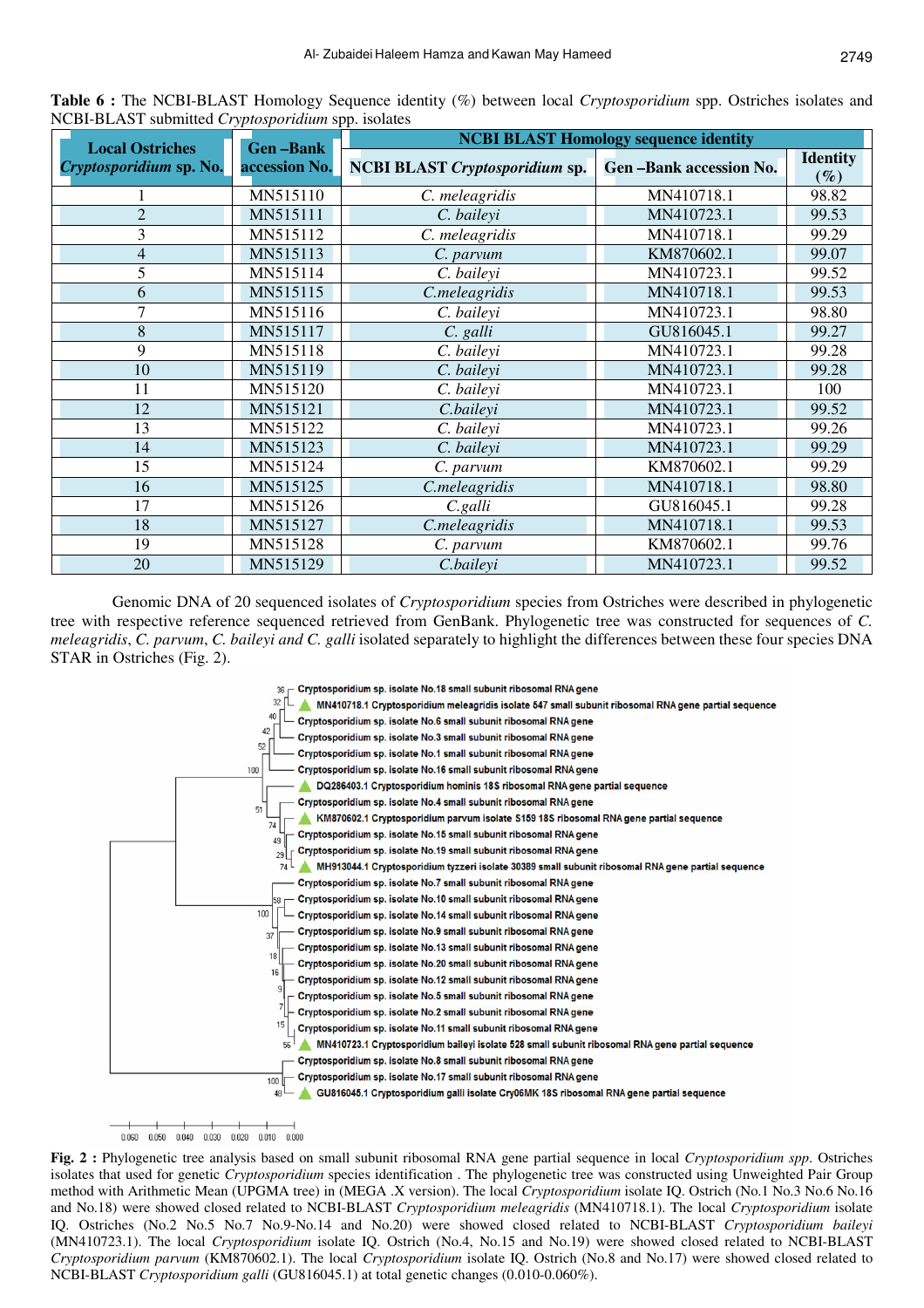### **Discussion**

The current molecular study by Nested PCR of *Cryptosporidium* spp. infected Ostriches is the first in Iraq. There are many species of Cryptosporidium were detected by nested PCR protocol targeting the 18S rRNA gene which has been shown highly sensitive and having successfully amplified the DNA from just one oocyst (Xiao *et al*., 1999; Santin *et al.,* 2008; Karanis *et al*., 2010; Thigeel, 2016). The nPCR more sensitive as a compared to modified Ziehl-Neelsen (mZN) staining technique (Uppal *et al* 2014). Therefore the 18S rRNA gene fragment was targeted in the current study to detected *Cryptosporidium* spp. Nested PCR revealed total infection rate with *Cryptosporidium* spp. in Ostriches was 26.5%.This finding was comparable with the results of Nguyen *et al*. (2013) whom recorded infection rate 23.7 % , Silva *et al.* (2010) reported 24.5% from adult birds in Brazil . On the other hand, the infection rate was lower in study of Wang *et al.* (2011) in China which recorded overall prevalence 11.7%, Ng *et al.* (2006) in Australia recorded infection rate in (6.3%). Nakamura *et al*. (2009) reported infection rate 4.86% in captive birds in Brazil.

These differences were attributed to husbandry practices, stressing condition, poor type of feed, water or hygiene management, area of sampling (farming **/** captive) Ostriches, environmental conditions, the sampling method and samples size (Caccio and Putignani, 2014).

The prevalence showed a significant differences among age groups .the higher rate recorded in Young's Ostriches < 9 Months 30.19% while the lower infection rate 22.34% recorded in the adult > 9 Months age group. These results were agreement with previous studies showed that young Ostriches chicks more susceptible to *Cryptosporidium*  infection than adult from the first day of life (Zhu *et al*., 2008). There was age-related distribution of *Cryptosporidium*  spp. among the Ostriches, *C. baileyi* and *C. parvum* was dominant species in young Ostriches 40% (8/20), 15% (3/20) respectively, while *C. meleagridis* was dominant species in adult ostriches **>** 9 Months age 15% (3/20) although *C. galli*  was occurred in adult less than 2 years 10% (2/20). These results were accordance with (Meireles and Figueiredo 1992; Pavlasek, 1993; Sreter and Varga, 2000; Morgan *et al*., 2001) whom recorded that *Cryptosporidium baileyi* is a dominant parasite of various species of young birds, including chickens, turkeys, ducks, cockatiels, a brown quail, gulls and Ostrich.

In relation to sex nested PCR results showed that Ostriches male were found infected with *Cryptosporidium* at rate 20.83 %while Ostriches female recorded rate 22.86% without significant differences. Which was accordance with many previous studies (Mohammed, 2010; Bamaiyi *et al*., 2013)

The rates of infection in seven provinces at central and south parts of Iraq including : Wasit, Baghdad, Babylon, Diyala, Karbala, Al-Najaf and Al-Qadisyiah revealed prevalence 30% 16.67%, 31.58% ,11.11% , 30.77% , 38.24% and 34.62% respectively. Al-Najaf province showed the highest prevalence rate (38.24%) while Diyala province showed the lowest rate (11.11%). with significant differences among provinces. The highest results in Al-Najaf was due to many reasons including poor management systems, density of breeding farms, contaminated of water sources as compared to Diyala province.

Nested PCR revealed significant difference between infection rate with *Cryptosporidium* infection in relation to months of study. April recorded highest rate of infection72.73% while the lowest rate 7.14% recorded in July. the result agreement with the Wang *et al*.(2011) which clarify that the extremely shedding of oocysts are the most responsible for high prevalence of *Cryptosporidium* spp. particularly during spring season, and they recorded highest prevalence rate in spring season was 15.6% Goodwin and Brown (1989) recorded high prevalence rate 9% in spring with seasonal period peak of detection at the rainy season. and lowest rate in winter 3.5%, Muchiri *et al.* (2009) showed the peak of prevalence occurred in March and April (19 % and 19 %) respectively of each tow year of study. The differences of low infection in summer it may be the all examined ostriches were adult and have high resistant to infection as compare with young chicks.

Results of DNA sequencing revealed the presence of four *Cryptosporidium* species in Ostriches at central and south provinces of Iraq, *C. parvum*, *C. baileyi*, *C. meleagridis* and *C. galli*. Our results were in agreement with results Xiao and Ryan, (2004) in Korea, Behzadi *et al*., 2009) in Iran whom recorded the species infecting birds are *C. baileyi, C. galli* and *C. meleagridis*. Current *et al.*(1986 ) recorded the validity of *Cryptosporidium meleagridis* and *C. baileyi* as distinct species in Ostriches, Santos *et al*., 2005 in Brazil reported the species infected bird are *C. baileyi*, *C. meleagridis* and *C. galli*. (Ng *et al*., 2006; Xiao and Fayer, 2008; Qi *et al*., 2014) in China whom showed that *C. baileyi*, *C. meleagridis* and *C. galli* are the commonest *Cryptosporidium* species and have been identified in many avian hosts. in brazilain Ostrich, Meireles *et al*. (2006) detected *C. baileyi*, *C. parvum*, *C. meleagridis*. In China Wang *et al*. (2011) reported *C. baileyi* only in five farms, zoo, and an animal rescue center in Zhengzhou, Henan Province.

The result of phylogenic tree analysis indicated a high genetic variation among 20 local *Cryptosporidium* spp. isolates and other NCBI BLAST *Cryptosporidium spp*. sequences of Ostriches obtain from GenBank with (0.010- 0.060%) as total genetic changes and recorded that dominant Ostriches species, *C. baileyi* 45% (9/20) was detected in different age groups of Ostriches, following *C. meleagridis* 25% (5/20), *C. parvum* 20% (4/20) and finally *C. galli* 10% (2/20). The results were accordance with( Meireles and Figueiredo 1992; Pavlasek, 1993; Sreter and Varga, 2000; Morgan *et al*., 2001 ) whom recorded that *Cryptosporidium baileyi* is a dominant parasite of various species of young birds, Wang *et al*. (2011) recorded that the most common *Cryptosporidium* of Ostriches in China is *C. baileyi*. Zhu *et al*. (2008) recorded *C. baileyi* in Ostrich from many areas in Henan Province, China.

### **Conclusion**

Molecular prevalence by Nested PCR recorded 26.5% infection rate with *Cryptosporidium* in Ostriches, the highest rate recorded in Young's Ostriches < 9 Months, while sex recorded percentage without significant differences among male and female Ostriches. Al-Najaf province showed the highest *Cryptosporidium* prevalence rate than other provinces in central and south parts of Iraq, phylogenic analysis revealed the presence of four *Cryptosporidium* species in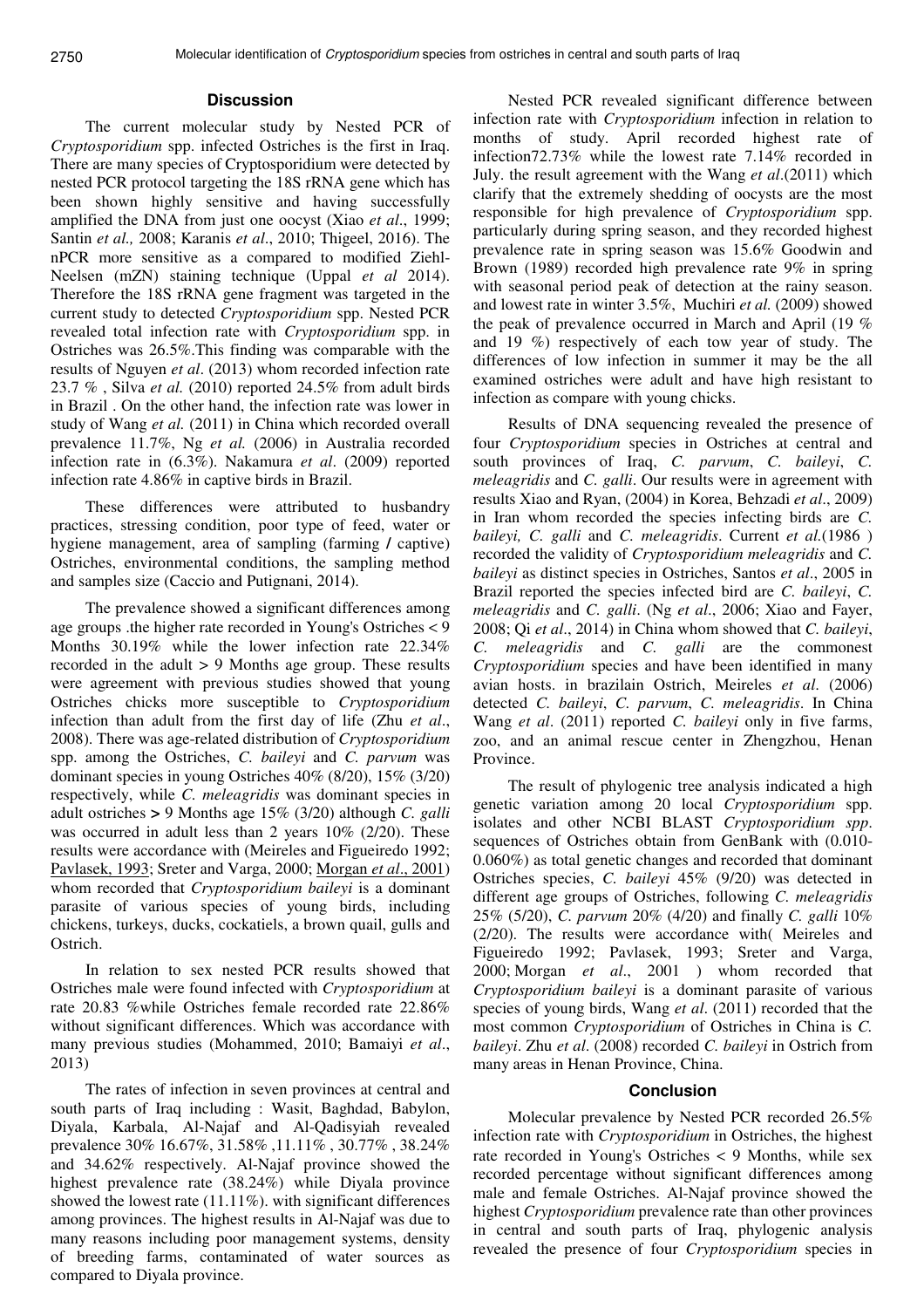Ostriches : *C. parvum*, *C. baileyi*, *C. meleagridis* and *C. galli*. At First time in Iraq.

### **Acknowledgments**

The authors gratefully acknowledge Dr. Hassan Hachim for kindly providing the PCR kits and technique and sequence analysis used in the study. We also thank the ostriches owners for cooperating and their help in collecting fecal samples in this study.

#### **References**

- Bamaiyi, P.H.; Umoh, J.U.; Abdu, P.A. and Lawal, I.A. (2013). The Prevalence of Cryptosporidium Oocysts in Birds in Zaria, Nigeria.. Borneo J. Resour. Sci. Tech., 2(2): 52.
- Behzadi, M.A.; Razavi, S.M.; Yazdanpoor, H.; Mirzaei, A.; Tamadon, A. and Gandomani, M.J. (2009). Epidemiology of *Cryptosporidium* infection in Ostriches (*Struthio camelus*) in Iran. Bulg. J. of Vet. Med., 12(1): 55−61.
- Caccio, S.M. and Putignani, L. ( 2014 ). Epidemiology of Human Cryptosporidiosis S.M. Caccio` and G. Widmer (eds.), *Cryptosporidium*: parasite and disease DOI 10.1007/978-3-7091-1562-6-2.
- Current, W.L.; Upton, S.J. and Haynjw, T.B. (1986). The Life Cycle of *Cryptosporidium baileyi* (Apicomplexa, Cryptosporidiidae) Infecting Chickens. *J. Protozool.,*  33(2): 289-296.
- Feng, Y.; Alderisio, K.A.; Yang, W.; Blancero, L.A.; Kuhne, W.G.; Nadareski, C.A.; Reid, M. and Xiao, L. (2007). *Cryptosporidium* genotypes in wildlife from a new york watershed. Appl. Environ. Microbiol., 73: 6475-6483.
- Goodwin, M.A. and Brown, J. (1989). Intestinal Cryptosporidiosis in Chickens. Avi. Dis. 33:770-777.
- Karanis, P.; Eiji, T.; Palomino, L.; Boonrod, K.; Plutzer, J.; Ongerth, J. and Igarashi, I. (2010). First description of *Cryptosporidium bovis* in Japan and diagnosis and genotyping of *Cryptosporidium* spp. in diarrheic preweaned calves in Hokkaido. Vet. Parasitol., 169: 387- 390.
- Khan, A.; Jahangheer, S.; Shaik, M. and Grigg, E. (2018). Genomics and molecular epidemiology of *Cryptosporidium* species. Acta Tropica 184 :1–14.
- Meireles, M.V.; Soares, R.M.; Santos, M.M.A.B and Gennari, S.M. (2006). Biological studies and molecular characterization of A *Cryptosporidium* isolate from Ostriches (*Struthio camelus*). J. Parasitol. 92(3): 623– 626.
- Meireles, M.V. and Figueiredo, P.C. (1992) Isolamento e identificação do Cryptosporidium baileyi, Current *et al*., (Apicomplexa:Cryptosporidiidae) em frangosde corte. Revi. Brasil.Parasitol.Vet., 12:125−130.
- Mohammed, R.G. (2010). Epidemiological study of Cryptosporidiosis in (*Anser anser* domestics geese) in Nineveh Governorate. J. of Thi-qar Sci., 2(1): 39-44.
- Morgan, U.M.; Monis, P.T.; Xiao, L.; Limor, J.; Sulaiman, I.; Raidal, S.; O'Donoghue, P.; Gasser, R.; Murray, A.; Fayer, R.; Blagburn, B.L.; Lal, A.A. and Thompson, R.C.A. (2001). Molecular and phylogenetic characterisation of Cryptosporidium from birds. Inter. J. for Parasitol., 31: 289-296.
- Muchiri, J.M.; Ascolillo, L.; Mugambi, M.; Mutwiri, T.; Ward, H.D.; Naumova, E.N.; Egorov, A.I.; Cohen, S.; Else, J.G. and Griffiths, J.K. (2009). Seasonality

of *Cryptosporidium* oocyst detection in surface waters of Meru, Kenya as determined by two isolation methods followed by PCR. J .Water Health. 7(1): 67–75.

- Nemejc, K. and Lukesova, D. (2012) Parasite Fauna of Ostriches, Emus and Rheas Agr. Trop. Et. Subtrop., 45(1): 45-50.
- Ng, J.; Pavlasek, I. and Ryan, U. (2006). Identification of Novel *Cryptosporidium* Genotypes from Avian Hosts. Appl. and Environ. Microbiol. 72(12): 7548–7553.
- Nguyen, S.T.; Fukuda, Y.; Tada, C.; Huynh, V.V.; Nguyen, D.T. and Nakai, Y. (2013). Prevalence and molecular characterization of *Cryptosporidium* in Ostriches (*Struthio camelus*) on a farm in central Vietnam. Exper. Parasitol. 133: 8–11.
- Paviasek, I. (1993). Black headed Gull (*Larus ridibundus* L.) A new host of *Cryptosporidium baileyi*. Vet. Med. 38: 629-630.
- Petrie, A. and Watson, P. (2006). Statistics for Veterinary and Animal Science, Second Edition. Ames: Blackwell Publishing, Pp: 24-112.
- Qi, M.; Huang, L.; Wang, R.; Xiao, L.; Xu, L.; Li, J. and Zhang, L. (2014). Natural infection of *Cryptosporidium muris* in Ostriches (*Struthio camelus*).Vet. Parasitol., 6(35): 1-19.
- Robinson, G.; Thomas, A.L.; Daniel, R.G.; Hadfield, S.J.; Elwin, K. and Chalmer, R.M. (2006). Sample prevalence and molecular characterization of *Cryptosporidium andersoni* within a dairy herd in the United Kingdom. Vet. Parasitol., 142: 163-167.
- Ruecker, N.J.; Matsune, J.C.; Lapen, D.R.; Topp, E.; Edge, T. and Neumann, N.F. (2013). The detection of *Cryptosporidium* and the resolution of mixtures of species and genotypes from water. Infect Genet Evol., 15: 3-9.
- Santin, M.; Trout, J.M. and Fayer, R. (2008). A longitudinal study of cryptosporidiosis in dairy cattle from birth to 2 years of age. Vet. Parasitol. 155: 15–23.
- Santos, M.M.A.B.; Periro, J.R. and Meireles, M.V. (2005). Cryptosporidium infection in Ostriches (*Struthio camelus*) in Brazil: clinical, morphological and molecular studies, 7(2): 113-117.
- Silva, D.C.D.; Homem, C.G.; Nakamura, A.A.; Teixeira, W.F.P.; Perri, S.H.V. and Meireles, M.V. (2010). Physical, epidemiological, and molecular evaluation of infection by *Cryptosporidium galli* in Passeriformes. Parasitol Res.107: 271–7.
- Sréter, T. and Varga, I. (2000). Cryptosporidiosis in birds A review. Vet. Parasitol., 87: 261–279.
- Sun, M.F.; Zhang, L.X.; Ning, C.S.; Liang, H.D.; Jian, F. and Zhang, M. (2007). Identification of Cryptosporida Isolate from Ostrich in China and Biological Characters Studies. Scientia Agricultura Sinica, 7: 1-2.
- Tamura, K.; Stecher, G.; Peterson, D.; Filipski, A. and Kumar, S. (2013). MEGA6: Molecular Evolutionary Genetics Analysis version 6.0. Molecular Biology and Evolution, 30: 2725-2729.
- Thigeel, H. (2016). A study of factors associated with *Giardia* and Cryptosporidium infections in humans, dogs and cats in the USA. Ph.D. thesis University of Colorado State, 299 pp.
- Tully, T.N. and Shane, S.M. (1996). Husbandry practices as related to infectious and parasitic diseases of farmed ratites. Rev. Sci. Tech. Off. Int. Epiz., 15(1):73-8.